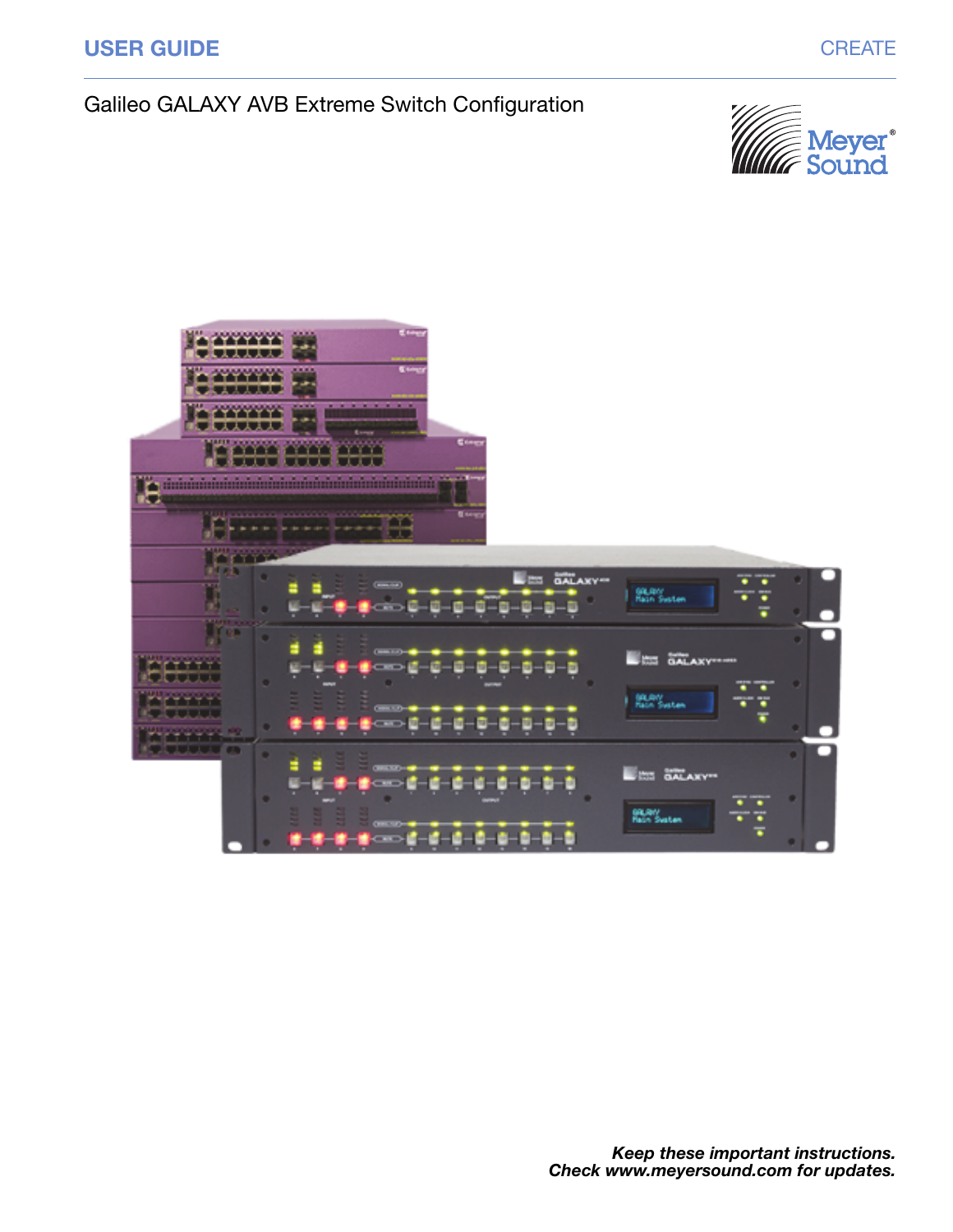© 2019 Meyer Sound Laboratories GALAXY AVB EXTREME SWITCH CONFIG USER GUIDE, PN 05.230.105.01 B

The contents of this manual are furnished for informational purposes only, are subject to change without notice, and should not be construed as a commitment by Meyer Sound Laboratories Inc. Meyer Sound assumes no responsibility or liability for any errors or inaccuracies that may appear in this manual. Except as permitted by applicable copyright law, no part of this publication may be reproduced, stored in a retrieval system, or transmitted, in any form or by any means, electronic, mechanical, recording or otherwise, without prior written permission from Meyer Sound.

CAL, Compass Go by Meyer Sound, Compass RMS, Intelligent AC, LEO-M, LEOPARD, LYON, MAPP, RMS, UltraSeries, and all alpha-numeric designations for Meyer Sound products and accessories are trademarks of Meyer Sound. Meyer Sound, Compass, Constellation, Galileo, LEO, QuickFly, SIM, Spacemap, Thinking Sound, TruPower, TruShaping, and U-Shaping, are registered trademarks of Meyer Sound Laboratories Inc. (Reg. U.S. Pat. & Tm. Off.). All third-party trademarks mentioned herein are the property of their respective trademark holders.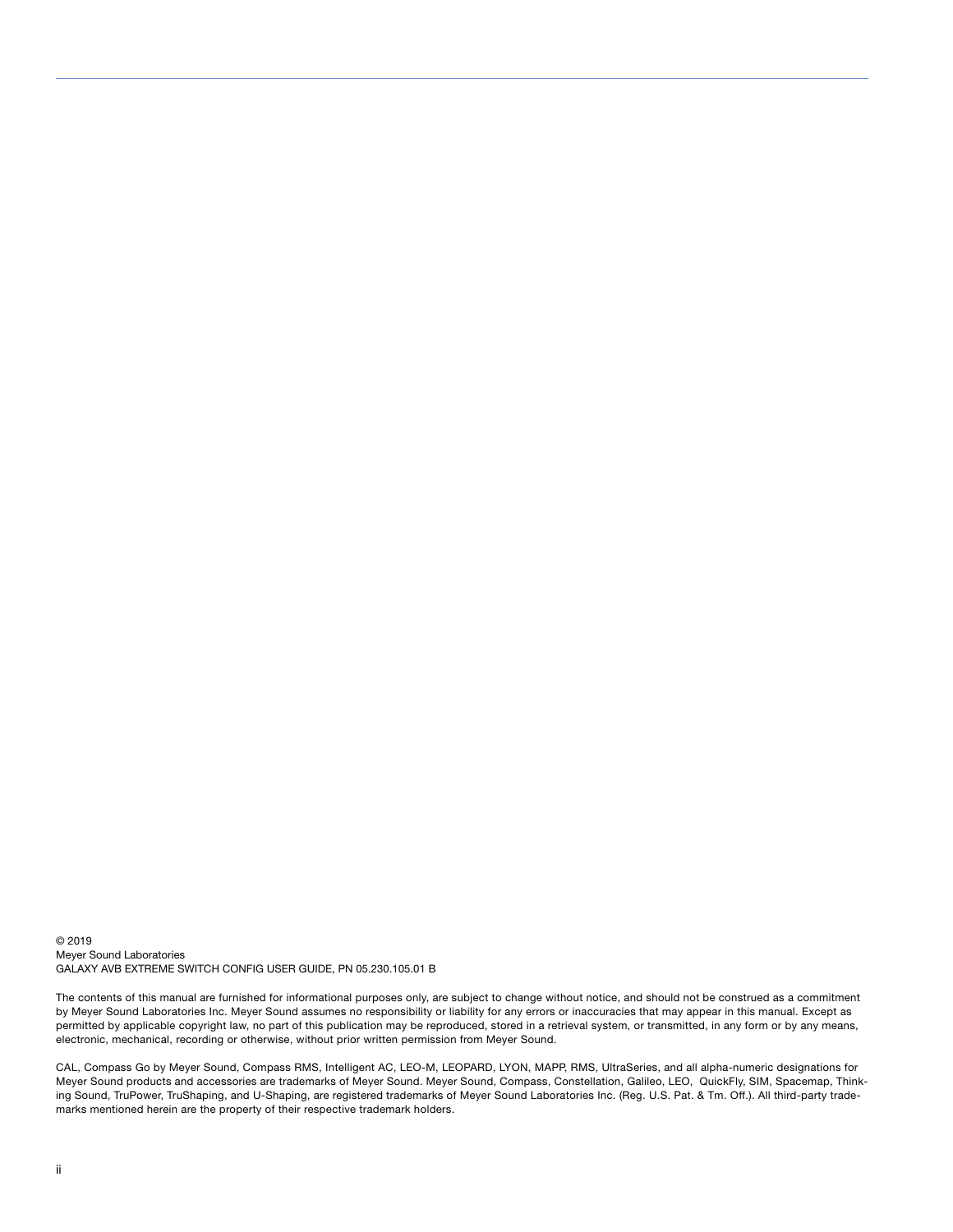# **CONTENTS**

| <b>Chapter 1: Introduction</b>                      |    |
|-----------------------------------------------------|----|
| How to Use This Guide                               | 4  |
| <b>Chapter 2: Extreme Networks AVB Feature Pack</b> | 5  |
| Extreme Networks Switch Quickstart                  | 6  |
| Enabling the AVB Feature Pack                       | 8  |
| Configuring the AVB Feature Pack                    | 9  |
| Resetting the AVB Switch                            | 11 |
| Resetting the Switch from a Terminal Window         |    |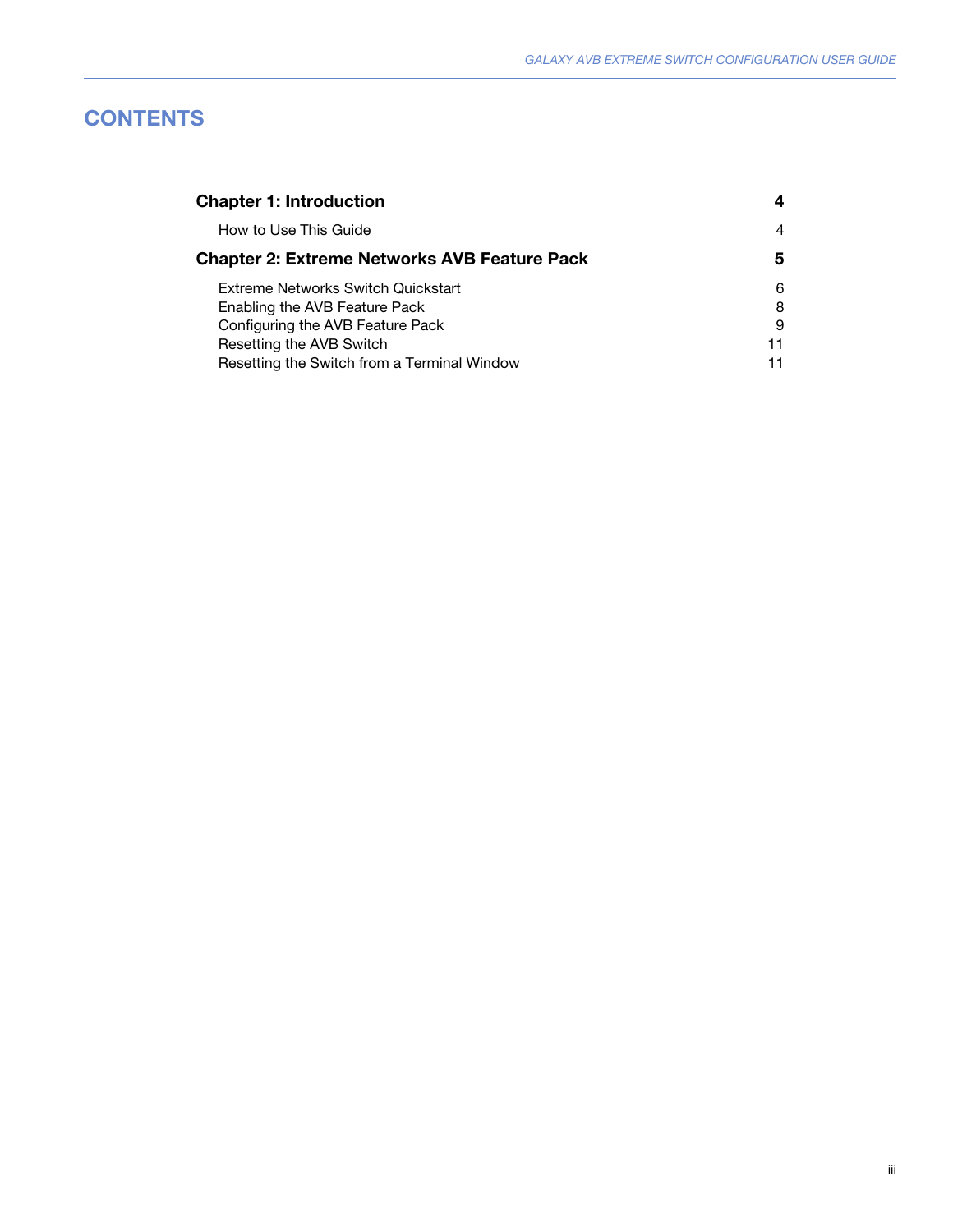# <span id="page-3-0"></span>CHAPTER 1: INTRODUCTION

When building an AVB network with one or more Meyer Sound AVB products, use an AVB-compliant device, preferably one certified by the Avnu Alliance. Click the following link to see the Avnu-certified Extreme Networks Summit Family switches: <http://www.extremenetworks.com/>

NOTE: Meyer Sound cannot guarantee the performance of switches not certified by the Avnu Alliance. m

To determine the exact number of switches required to meet your application requirements, contact Meyer Sound Technical Support (see next page).

The procedures in this guide use a web browser and require a second-generation Extreme Networks Summit Family switch. To make sure you have the latest firmware in your switch, click the link below and follow the instructions:

[https://gtacknowledge.extremenetworks.com/articles/How\\_To/How-to-upgrade-EXOS-on-a-Summit-Stack](https://gtacknowledge.extremenetworks.com/articles/How_To/How-to-upgrade-EXOS-on-a-Summit-Stack)

# <span id="page-3-1"></span>HOW TO USE THIS GUIDE

You will encounter the following icons for notes, tips, and cautions:

NOTE: A note identifies an important or useful piece of information relating to the topic under discussion. Ħ

TIP: A tip offers a helpful tip relevant to the topic at hand.

CAUTION: A caution gives notice that an action may have serious consequences and could cause harm to equipment or personnel, or could cause delays or other problems. **!**

Information and specifications are subject to change. Updates and supplementary information are available at [www.meyersound.com.](http://meyersound.com/)

Meyer Sound Technical Support

Meyer Sound Technical Support is available at:

- **Tel:**  $+1$  510 486.1166
- **Tel:**  $+1$  510 486.0657 (after hours support)
- Web: [www.meyersound.com/contact](http://meyersound.com/support/)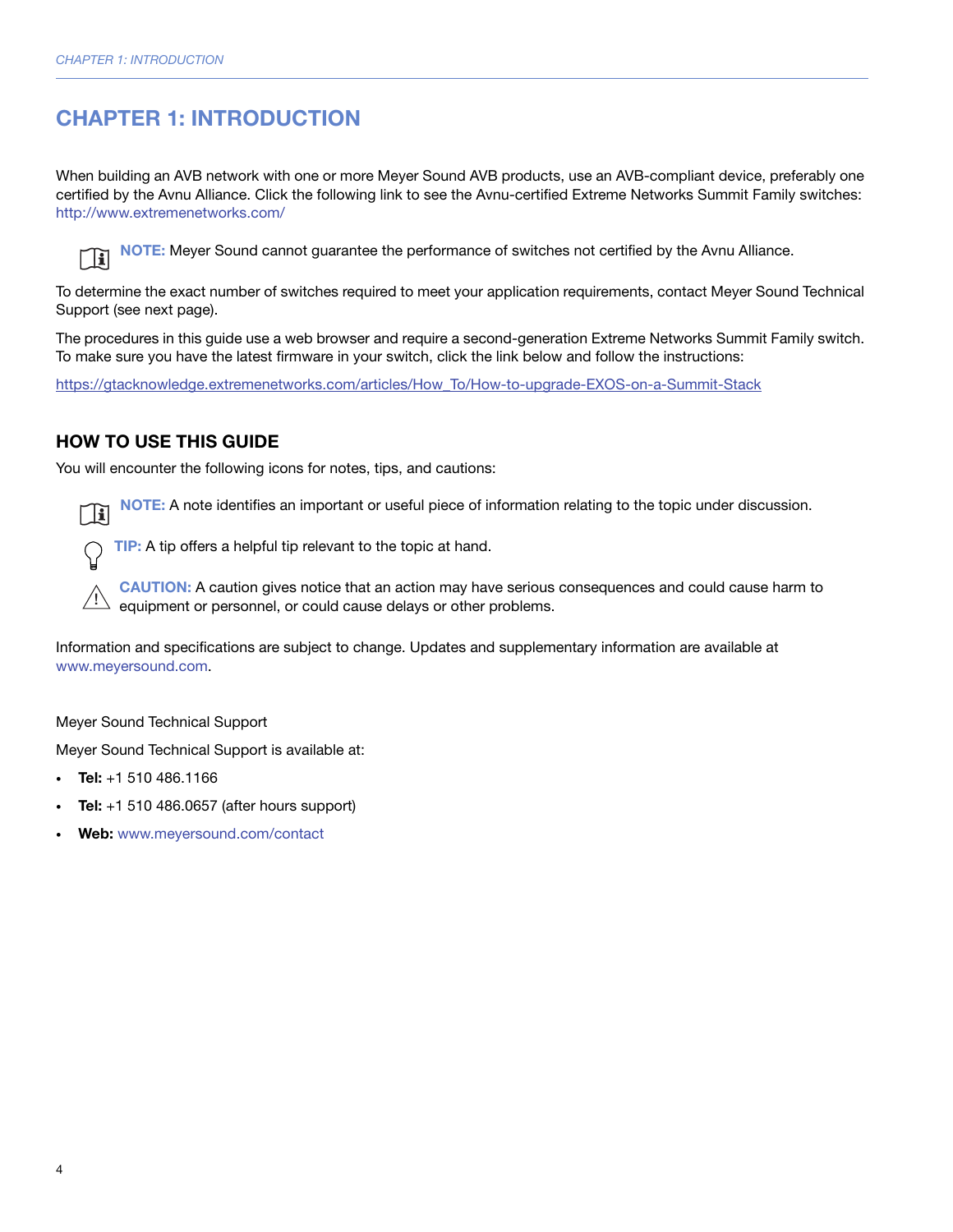# <span id="page-4-0"></span>CHAPTER 2: EXTREME NETWORKS AVB FEATURE PACK

Extreme Networks switches do not perform AVB functions out-of-the-box. First purchase and install an Extreme Networks Audio Video Bridging Feature Pack. The AVB Feature Pack includes a voucher that will generate an AVB license key when redeemed. The license key enables AVB functionality in the switch. This task need only be performed once.

To purchase and activate an Extreme Networks AVB Feature Pack:

- 1. Purchase the Extreme Networks Audio Video Bridging Feature Pack from a third-party retailer.
- 2. Click the following link to register for an Extreme Networks Support Portal account:

<https://extremeportal.force.com/ExtrSupportHome>

When you submit the form, you will receive an activation link via email.

3. To activate your account, click the link below and login to the Support Portal using your email address and the password you just created.

<https://extremeportal.force.com/ExtrLogin?startURL=%2FExtrLicenseLanding>

4. Locate the serial number of your switch.

You will use this in conjunction with your voucher to generate a license.

5. Click the Generate License button and follow instructions.

The voucher ID will be added as a link in a list at the bottom of the page.

6. Click the link and copy the AVB license key.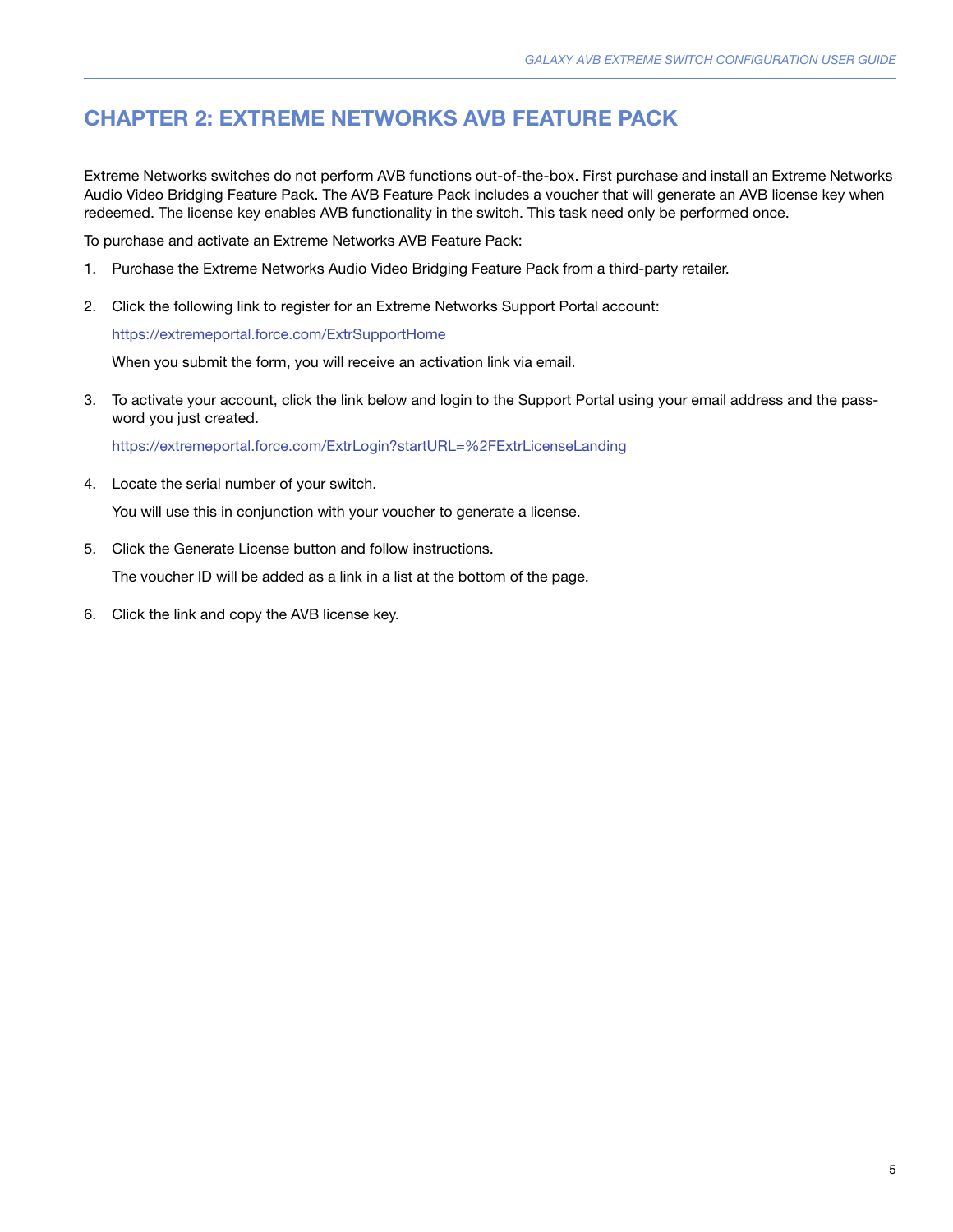## <span id="page-5-0"></span>EXTREME NETWORKS SWITCH QUICKSTART

The network ports on the G2 Extreme Networks switches do not have an associated IPv4 address.



NOTE: This method may not work if a switch has already been configured. If that is the case, program the Management VLAN with the same IPv4 address and subnet as the default VLAN.

E

NOTE: If you cannot access the switch via a web browser, you may need to reset your switch from a terminal window. To do so, follow the steps in ["Resetting the Switch from a Terminal Window" on page 11.](#page-10-1)

This procedure sets an IPv4 address by connecting to the Management port:

- 1. Disable WiFi on your computer.
- 2. Set your computer's wired network interface controller to DHCP.
- 3. Connect your computer to the Management port on the Extreme Networks switch with a network cable.



- 4. Locate the last four digits of your switch's MAC address (printed on a label on the switch).
- 5. Open a web browser and type the following URL into the address bar:

**http://0xa9fe** followed by the last four digits of the MAC address (e.g., **http://0xa9fedx17).**

6. When prompted to log in, type

#### **admin**

as the user name; leave the password field blank. Click Sign in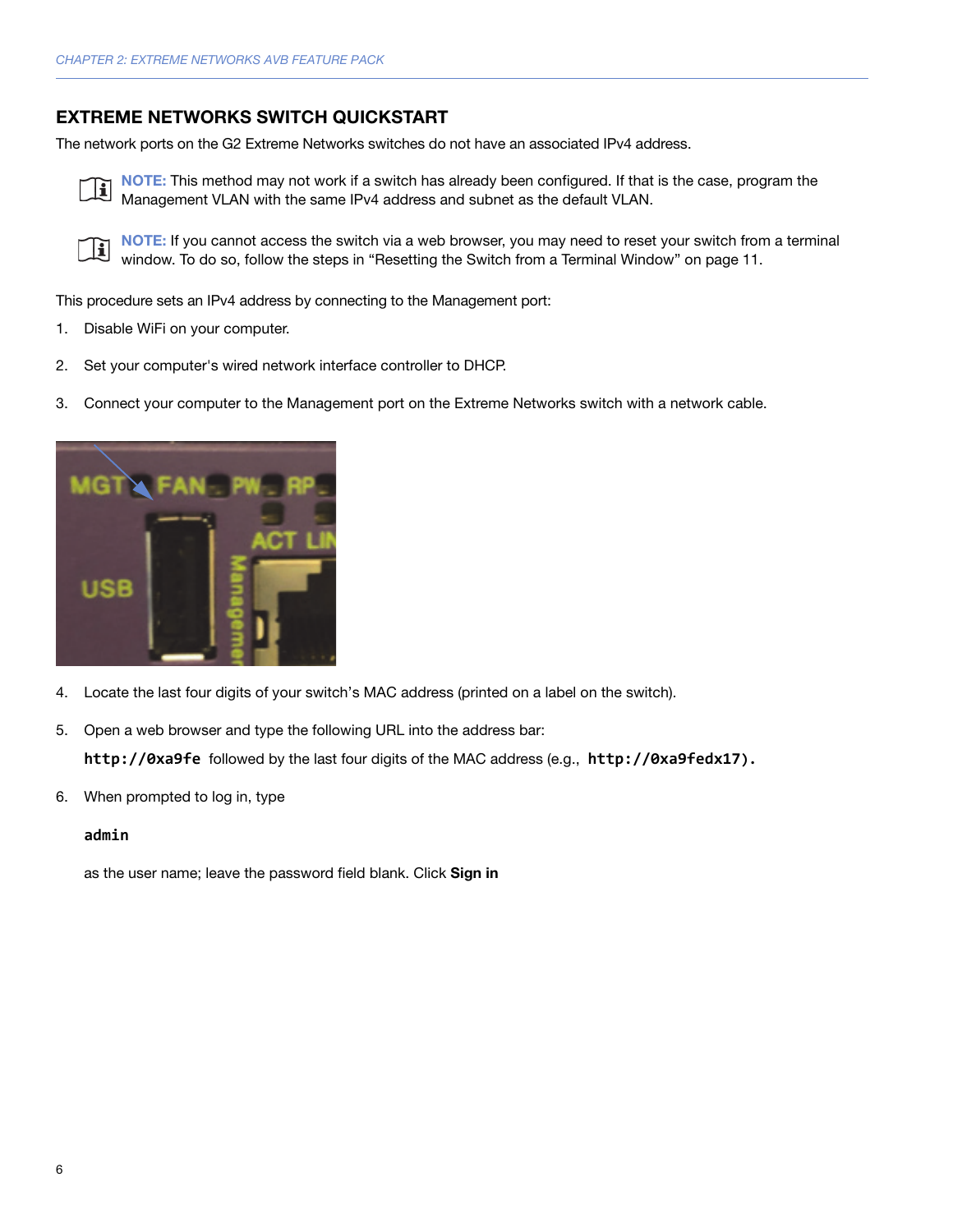The next steps will let you to get started quickly but do not enact Security features. Evaluate your network and enact the features you deem necessary.

| <b>Welcome to EXOS</b> |              |  |  |  |  |
|------------------------|--------------|--|--|--|--|
| Login                  | admin        |  |  |  |  |
| <b>Password</b>        | Password     |  |  |  |  |
| Language               | English<br>۰ |  |  |  |  |
|                        |              |  |  |  |  |
| Sign in                |              |  |  |  |  |

- 7. From the Dashboard, click the **Next** button to continue unless you wish to create custom login settings. In that case, click Configure>Quick Setup Account, update your login settings, then click the Next button.
- 8. In the Device section, enter a name for your switch, and click the **Next** button.

TIP: Use a name that makes sense for your configuration, such as "Right, Secondary," or "Left, Primary."

9. In the IP Address section, enter an IPv4 address for your switch in the Default VLAN field.

TIP: It is very helpful to label the switch with the IP address for later reference.

10. Enter a Default Gateway and click the Next button.

NOTE: Do not change the Management VLAN or Management Gateway fields unless a switch has already been configured. If that is the case, it is sometimes helpful to program the Management VLAN with the same IPv4 address and subnet as the default VLAN.

- 11. In the Security section, you do not need to change the default settings; click the Next button.
- 12. In the Summary section, click Apply.
- 13. From the Dashboard, select the System Text box, and click Reboot Switch at the bottom-right. Respond **Yes** to the confirmation dialog and your switch will restart.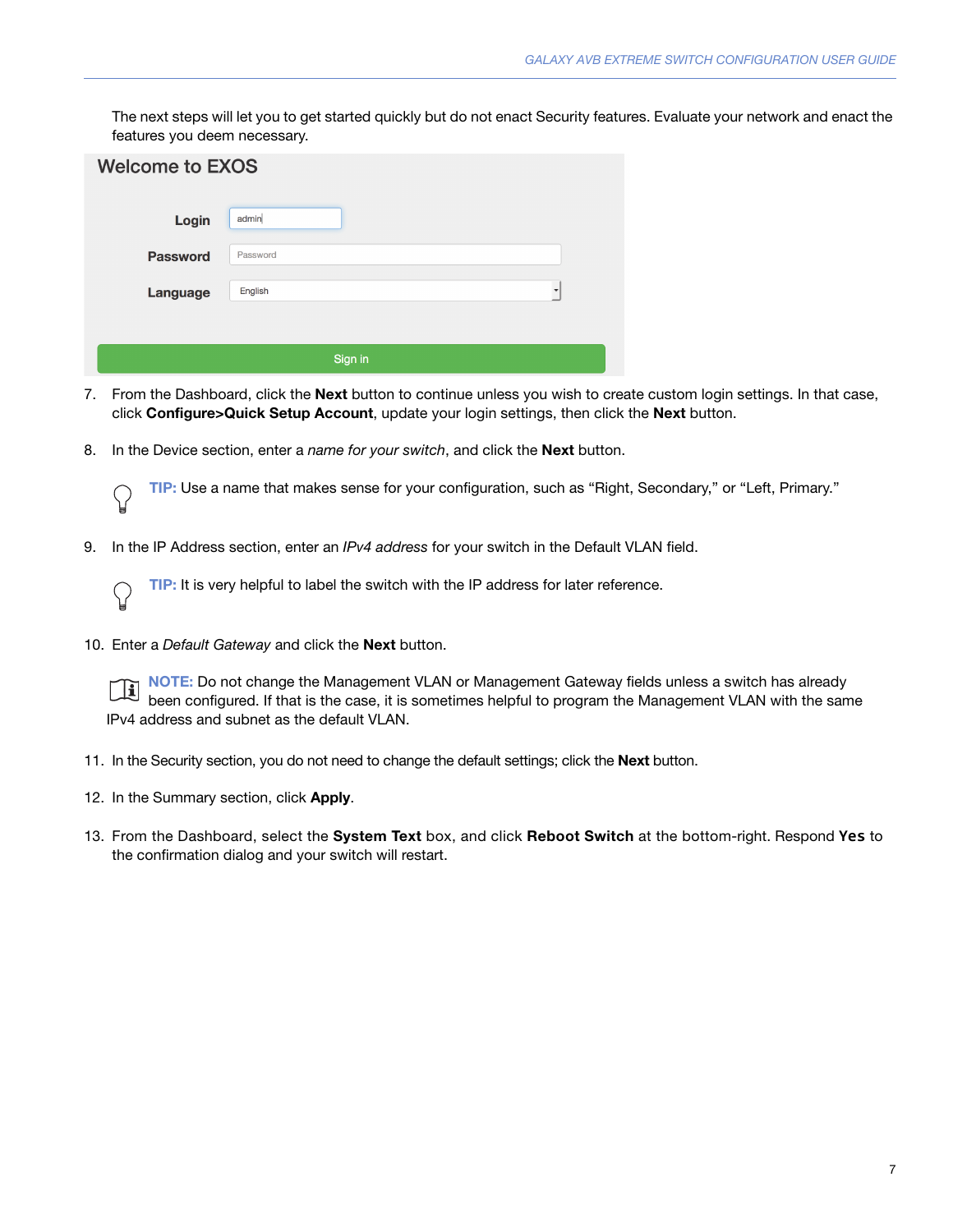## <span id="page-7-0"></span>ENABLING THE AVB FEATURE PACK

- 1. If not already logged in, connect to a network port, and set the user IP to a compatible subnet of the switch.
- 2. When prompted to log in, type

#### **admin**

for the user Login, leave the Password field blank, and click Sign in (or press Enter).

| <b>Welcome to EXOS</b> |                                     |  |  |  |  |
|------------------------|-------------------------------------|--|--|--|--|
| Login                  | admin                               |  |  |  |  |
| Password               | Password                            |  |  |  |  |
| Language               | English<br>$\overline{\phantom{a}}$ |  |  |  |  |
|                        |                                     |  |  |  |  |
| Sign in                |                                     |  |  |  |  |

3. From the Dashboard, select Apps>CLI Terminal.

| Dashboard | Configure $\sim$ | Monitoring $\sim$<br>Help $\sim$ | Apps $\sim$         | Logout |           |                      |  |
|-----------|------------------|----------------------------------|---------------------|--------|-----------|----------------------|--|
|           |                  |                                  | File Manager        |        |           |                      |  |
| m         | $\bullet$        | <b>PoE Ports</b>                 | ezMLAG2             |        | $\bullet$ | <b>Recent Events</b> |  |
|           |                  |                                  | <b>CLI</b> Terminal |        |           |                      |  |
|           | <b>EXSW-Fett</b> | <b>Total Counts</b>              |                     |        | 0         | Critical             |  |

4. You will be asked several questions about Security settings. We recommend accepting the standard settings (indicated by the capital letter).

For example, for these options [y/N/q], type **N** for no.

To accept all standard settings without seeing additional questions, type **q**. This can be done for the first or any subsequent question.

5. Type enable license followed by your AVB license key, and press **Enter**.

For example:

### **enable license 3632-1463-ae05-c780-f57f**

6. To verify that your license is enabled, type

#### **show license**

and press Enter.

The AVB Feature Pack just licensed will display.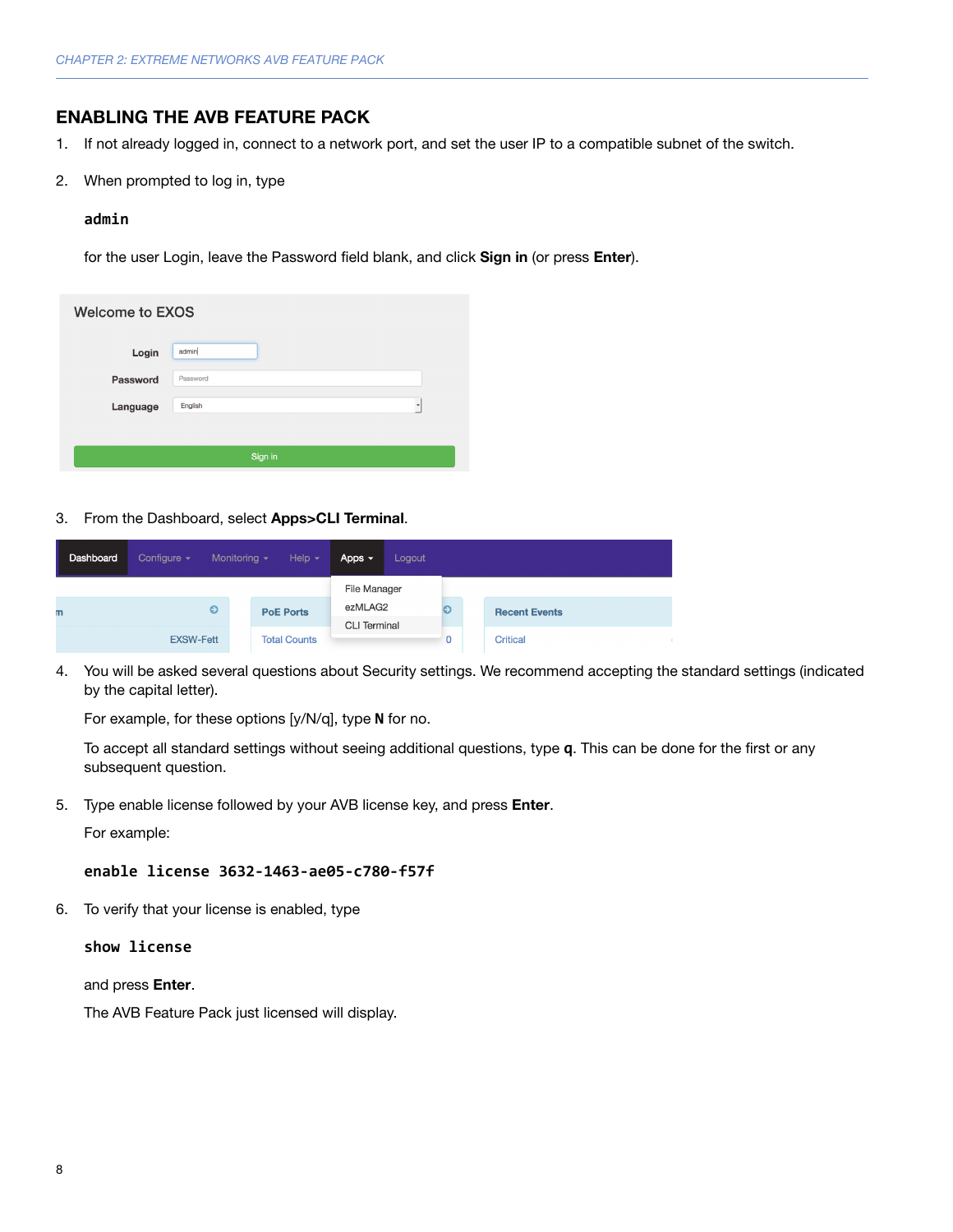# <span id="page-8-0"></span>CONFIGURING THE AVB FEATURE PACK

- 1. If not already logged in, connect to a network port, and set the user IP to a compatible subnet of the switch.
- 2. When prompted to log in, type

### **admin**

for the user Login, leave the Password field blank, and click Sign in (or press Enter).

- 3. From Dashboard, select Apps>CLI Terminal.
- 4. Type

**enable avb**

and press Enter.

5. Type

**enable avb ports all**

and press Enter.

This action enables gPTP, MSRP, and MVRP across all configurable switch ports. These protocols are critical to AVB performance.

6. To verify that all ports are enabled, type

**show avb**

and press Enter.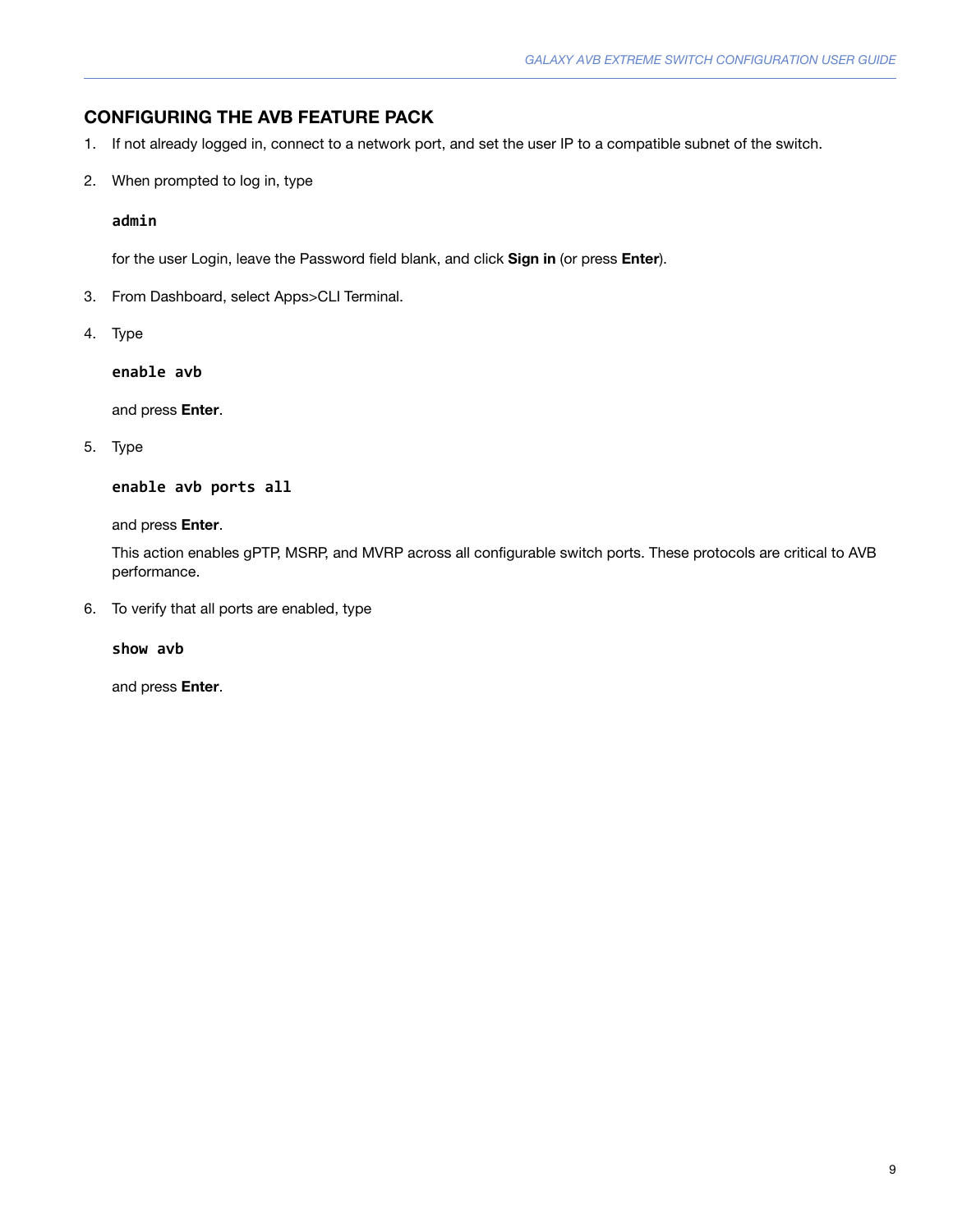All AVB-enabled ports on your switch will display (see [Figure 1\)](#page-9-0).

| * $X440G2 - 24t - 10G4.3$ # enable avb ports all<br>* $X440G2 - 24t - 10G4.4$ # show avb<br>qPTP status<br>$\mathcal{L}(\mathcal{L})$ and $\mathcal{L}(\mathcal{L})$ and $\mathcal{L}(\mathcal{L})$ and $\mathcal{L}(\mathcal{L})$ and $\mathcal{L}(\mathcal{L})$ | : Enabled                                                                                                                                             |                                                                  |                                                 |                                                    |                                                                                                                    |
|-------------------------------------------------------------------------------------------------------------------------------------------------------------------------------------------------------------------------------------------------------------------|-------------------------------------------------------------------------------------------------------------------------------------------------------|------------------------------------------------------------------|-------------------------------------------------|----------------------------------------------------|--------------------------------------------------------------------------------------------------------------------|
| gPTP enabled ports : 1d                                                                                                                                                                                                                                           | 6d<br>11d<br>16d<br>21d<br>26d                                                                                                                        | 2d<br>7d<br>12d<br>17d<br>22d<br>27d                             | 3d<br>8d<br>13d<br>18d<br>23d<br>28d            | 4d<br>9d<br>14d<br>19d a<br>24d                    | 5d<br>10d<br>15d<br>20d<br>25d                                                                                     |
| MSRP status<br>MSRP enabled ports                                                                                                                                                                                                                                 | : Enabled<br>$\mathbf{1}$<br>6.<br>11<br>16<br>21<br>26                                                                                               | $2 -$<br>$7 -$<br>12 <sup>2</sup><br>17<br>22 <sub>2</sub><br>27 | 3 <sup>1</sup><br>8<br>13<br>18<br>$23 -$<br>28 | 4<br>9 <sup>°</sup><br>14<br>19 <sup>2</sup><br>24 | 5<br>10<br>15<br>20<br>25                                                                                          |
| MVRP status<br>MVRP enabled ports                                                                                                                                                                                                                                 | : Enabled<br>1<br>$\mathbf{R}^{\text{max}}$<br>6.<br>11<br>16<br>21<br>26                                                                             | $2 -$<br>$7 -$<br>12<br>17<br>22<br>27                           | $\mathbf{3}$<br>8<br>13<br>18<br>23<br>28       | 4<br>9<br>14<br>19<br>24                           | 5<br>10<br>15<br>20<br>25                                                                                          |
| Flags:<br>$(*)$ Active,                                                                                                                                                                                                                                           | (a) SR Class A allowed,<br>(d) Disabled gPTP port role,<br>(G) Multi-switch LAG Group port,<br>(m) Master qPTP port role,<br>(s) Slave gPTP port role |                                                                  |                                                 |                                                    | (!) Administratively disabled,<br>(b) SR Class B allowed,<br>(g) Load sharing port,<br>(p) Passive qPTP port role, |

<span id="page-9-0"></span>Figure 1: Enabling AVB ports and displaying status

7. Type the following commands in the order listed:

**enable snmp access configure snmp add community readonly public configure vlan "Default" ipaddress ipv6-link-local configure lldp ports all advertise all-tlvs enable lldp ports all enable telnet**

8. To write this configuration file to the switch, type

**save configuration MSLI-AVB-GALAXY**

and press Enter.

The result of the last 2 steps is shown in [Figure 2.](#page-9-1)

```
X440G2 - 24t - G4.5 # enable snmp access
 X440G2-24t-G4.6 # configure snmp add community readonly public
 X440G2-24t-G4.7 # configure vlan "Default" ipaddress ipv6-link-local
 X440G2-24t-G4.8 # configure lldp ports all advertise all-tlvs
 X440G2-24t-G4.9 # enable lldp ports all
 X440G2 - 24t - G4.10 # enable telnet
* X440G2-24t-G4.11 # save configuration MSLI-AVB-GALAXY
```
<span id="page-9-1"></span>Figure 2: Configuring and enabling ports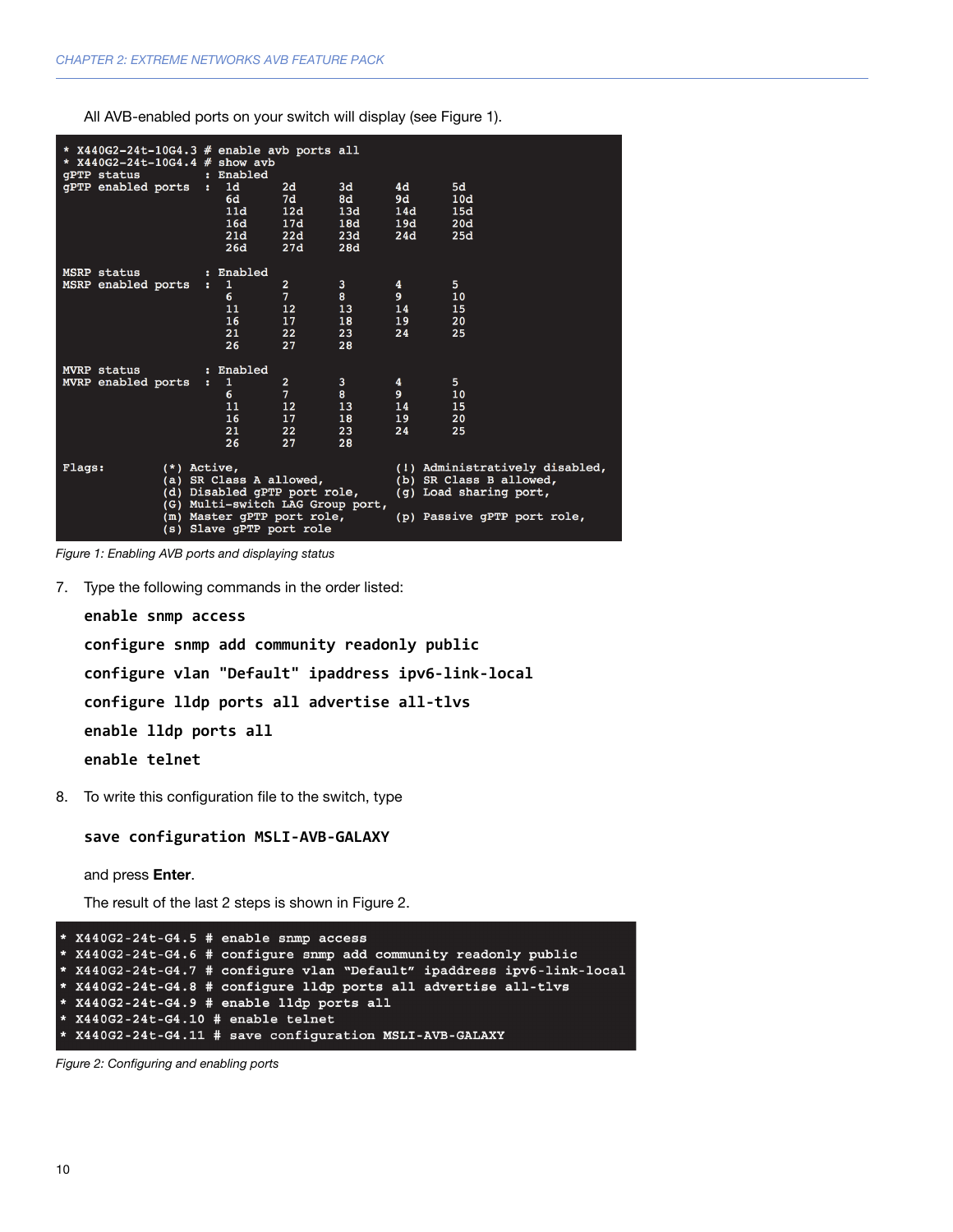9. When prompted to overwrite the file MSLI-AVB-GALAXY, type **Y** for yes, and press Enter.

To rename the file, type **N** for no, type a new name, and press Enter.

10. When prompted to make this the default database, type **Y** for yes, **N** for no, then press Enter.

CAUTION: For Meyer Sound devices that support MILAN redundancy, Rapid Spanning Tree Protocol, RSTP, is not recommended. RSTP execution can result in unexpected changes in the network topology that could affect clock and signal propagation and therefore could cause audio dropouts. !

## <span id="page-10-0"></span>RESETTING THE AVB SWITCH

In some circumstances, you may want to reset the switch to factory default settings. The following procedure removes the User settings from the switch, including the IPv4 address, but does not remove the AVB license.

To reset the AVB switch:

- 1. If not already logged in, connect to a network port, and set the user IP to a compatible subnet of the switch.
- 2. When prompted to log in, type

#### **admin**

for the user Login, leave the Password field blank, and click Sign in (or press Enter).

- 3. From the Dashboard select Apps>CLI Terminal.
- 4. Type the command

#### **unconfigure switch all**

You will be asked to confirm. Type **y** for yes, **N** for no, then press Enter.

```
EXSW-VenusLabDesk.1 # unconfigure switch all<br>Restore all factory defaults and reboot? (y/N) Yes
```
Figure 3: Rebooting with factory defaults

- 5. When the switch reboot is complete, you must login again to reconnect to the switch.
- 6. You will be asked several questions about Security settings. We recommend accepting the standard settings (indicated by the capital letter).

For example, for these options [y/N/q], type **N** for no.

To accept all standard settings without seeing additional questions, type **q**. This can be done for the first or any subsequent question.

## <span id="page-10-1"></span>RESETTING THE SWITCH FROM A TERMINAL WINDOW

In some cases, you may need to reset the switch from a terminal window. In order to do so, you will need:

- USB to serial adapter
- Serial to RJ45 adapter (this should come with your Extreme switch)
- serial cable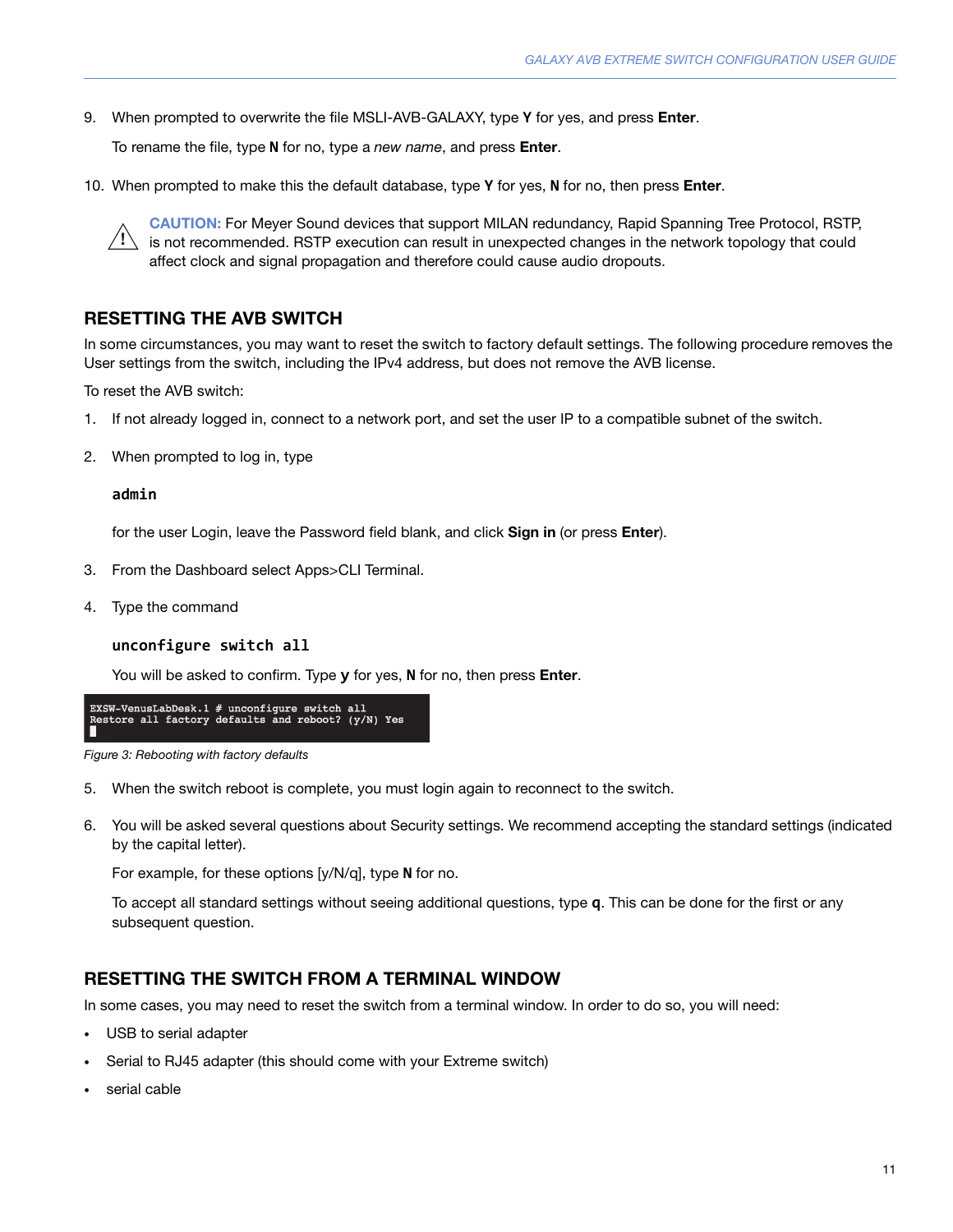To reset the switch from its console port, do the following:

- 1. Connect the USB to serial adapter to your computer.
- 2. Insert the serial to RJ45 adapter into the console port of the switch.



- 3. Use the serial cable to connect both adapters.
- 4. Login in to the switch via a terminal window.



- 5. Press Enter twice.
- 6. When connected, type the command:

### **unconfigure switch all**

#### and press Enter.

These steps will reset the switch and restore it to factory defaults. After which you should be able to configure the switch via the steps outlined in ["Extreme Networks Switch Quickstart" on page 6](#page-5-0).

 $\Box$ 

NOTE: For additional information, see the following resources available from the Extreme Portal:

- [How Do I Console to An EXOS Switch From MacOS](https://extremeportal.force.com/ExtrArticleDetail?n=000018378&q=How%20Do%20I%20Console%20to%20An%20EXOS%20Switch%20From%20MACOS)
- [How to console into Extreme Network switches](https://extremeportal.force.com/ExtrArticleDetail?n=000001063&q=How%20to%20console%20into%20Extreme%20and%20Enterasys%20switches)